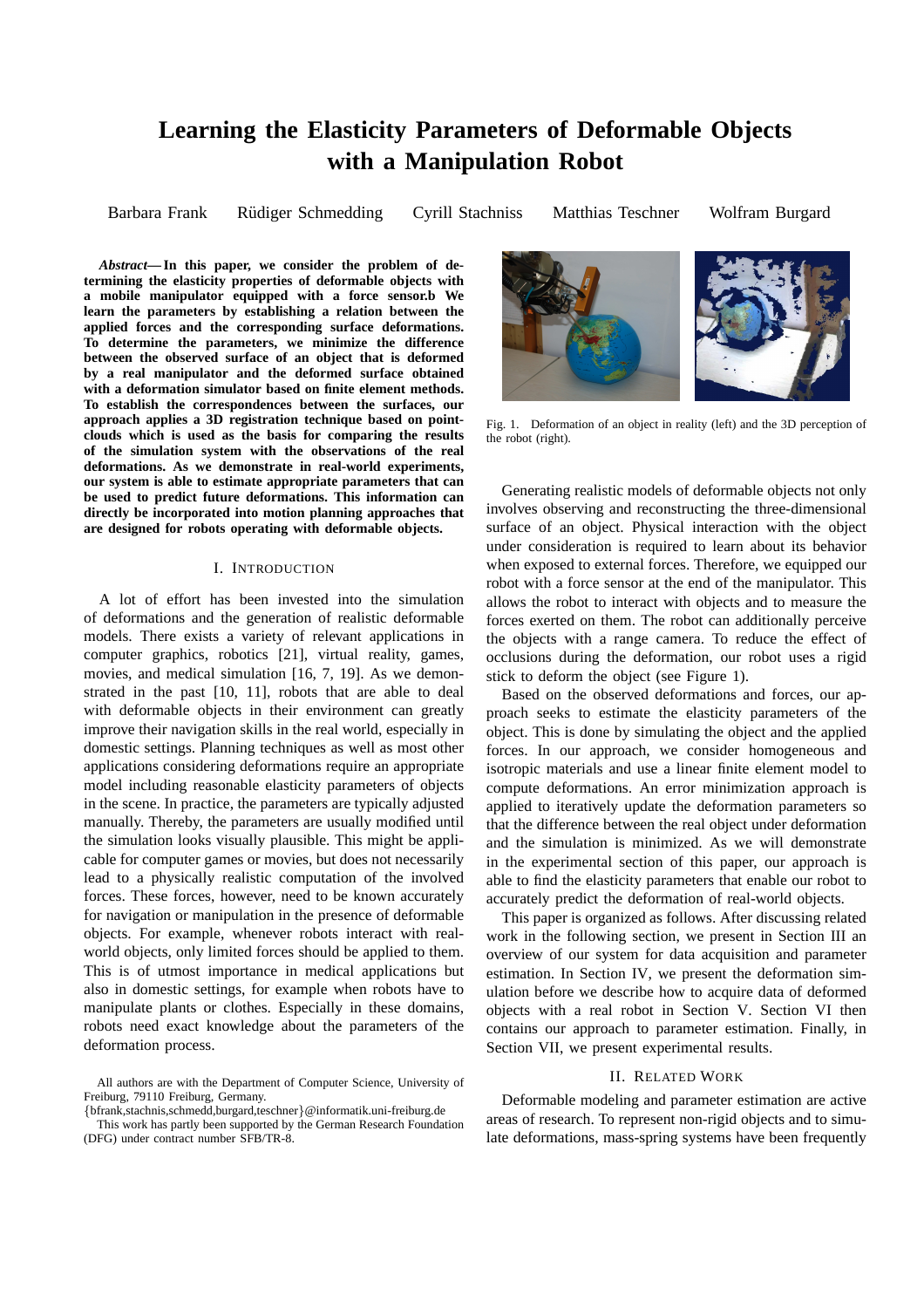used. They are easy to implement and can be simulated efficiently [24, 8]. While such models are able to handle large deformations, their major drawback is the tedious modeling as there is no intuitive relation between spring constants and physical material properties in general [18]. Finite element methods (FEMs) reflect physical properties of the objects in a more natural way [1]. This allows for more intuitive modeling since they require only a small number of parameters. The disadvantage of FEMs lies in the computational resources required to calculate deformations. A computationally more efficient approach, which we also use in our current system, is the co-rotational finite element approach [12, 17] that avoids nonlinear computations.

There exist some approaches to determine the physical parameters of models. Bianchi *et al.* [4] learn the stiffness constants of mass-spring models by using a genetic algorithm and comparing it to a FEM reference model. The identification of mass-spring parameters is also discussed in the work of Lloyd *et al.* [15]. They derive an analytical formulation for the spring parameters from the linear finite element model for different mesh topologies. Another approach that estimates the stiffness properties of mass-spring models was proposed by Burion *et al.* [6]. They use a particle filter to obtain a posterior distribution over the stiffness parameters and evaluate the particles by comparing simulated and observed deformations. In contrast to our work, they do not compare the deformed surfaces but the measured forces in the single nodes of the object. Furthermore, we do not only work on simulated data. Becker *et al.* [2] presented an approach for the estimation of elasticity parameters for the finite element method using Quadratic Programming. However, they also work on simulated data only.

One approach that deals with real objects was presented by Lang *et al.* [14]. They describe a deformable model as a discrete boundary value problem and estimate Greens' functions from measured forces and displacements. They formulate the estimation of the deformation matrix as a linear estimation problem. Fong [9] presents a system to measure deformations of elastic objects using a structuredlight camera and a force-sensor. They extract force-fields for different contact points and displacements on the objects. For haptic rendering of unseen contact points the forces are interpolated using radial basis functions. In a similar way, Bickel *et al.* [5] present a data-driven representation of heterogeneous and non-linear material by fitting radial basis functions to different measured force-displacement samples. They, however, use an underlying linear finite element model, similar to our approach, to model the different homogeneous parts of objects.

In contrast to most of the previous approaches our method has been realized on a real mobile manipulation robot and deals with real data. In our setup, the mobile manipulation robot furthermore carries its sensors on-board and thus is the basis for fully autonomous exploration. Furthermore, the resulting models can directly be used for simulations, which have been shown to be relevant to robot navigation in environments containing deformable objects [10, 11].

# III. SUMMARY OF OUR APPROACH

Our approach to determining physical deformation models consists of two main steps:

- data acquisition with a manipulator (Section V), and
- parameter estimation via simulation and error minimization (Section VI).

In the data acquisition process, our robot interacts with an object and measures the forces it exerts on the object. Additionally, it observes the surface of the undeformed and deformed object with a depth camera. This allows us to estimate a relationship between the displacement of the surface points, the applied forces and the physical elasticity parameters.

#### IV. DEFORMATION SIMULATION

The key idea of our elasticity parameter estimation approach is to modify the parameters of a realistic simulation system until the deformations obtained in simulation approximate the ones measured on the real object. Thereby the force exerted on the simulated object is approximately identical to the one applied in the real world. Additionally, the points where the forces are applied correspond to each other. In this section, we describe our simulation environment that is based on finite element methods and is used to deform the virtual object.

# *A. Modeling Objects using Tetrahedral Meshes*

To simulate the deformations of the object, our system requires a volumetric model of the object. Such models can be obtained in advance by registering multiple 3D point clouds obtained with a range scanner (see Section V-B). From these point clouds, we then generate a triangular surface mesh which in turn is used to determine the volumetric tetrahedral mesh needed to calculate the internal forces based on force-displacement-relations. To establish this tetrahedral mesh, we employ the meshing approach by Spillmann *et al.* [23]. This approach is particularly suited for real-world data, as it can handle unorientable, non-manifold, and even incomplete data. In this approach, one first computes a signed distance field where voxels having a negative sign represent the volume of the object. In a second step, one divides the spatial domain by a uniform axis-aligned grid. We discard all cells of this grid that do not contain any voxel with negative sign. The remaining cells are an approximation of the object's volume, whose quality is given by the grid resolution. We divide these cells into five tetrahedrons each. In a post-processing step, we smooth the tetrahedrons to align with the given surface mesh.

In our simulator, we perform all deformation computations based on the tetrahedral mesh. The coupling of the surface mesh to the tetrahedral mesh guarantees that the surface mesh is also deformed. This allows us to compare it to the scanned surface mesh of the real-world object.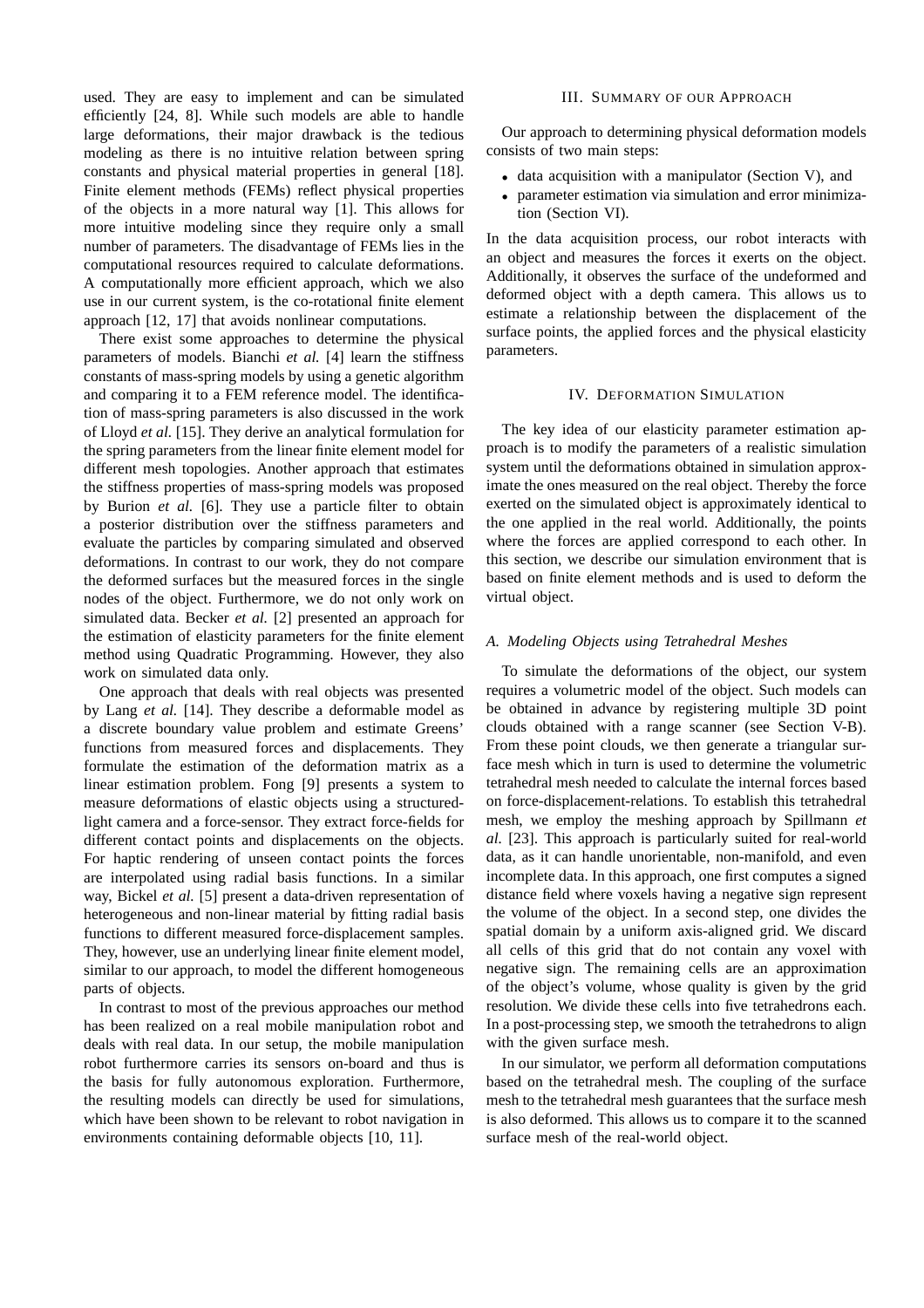## *B. Elasticity Parameters*

In our approach, we assume a linear and isotropic and homogeneous deformation model. The physical elasticity properties of such isotropic and homogeneous materials can mainly be described by two parameters, the Young modulus and the Poisson ratio. One can visualize the Young modulus as a measure for the force that is needed to enlarge respectively compress an object by some fixed amount. The Poisson ratio can be seen as a measure for the change of the thickness of the object's material perpendicular to the direction of the enlargement respectively the compression.

If a force  $\bf{F}$  is applied to a bar of cross-section area  $\bf{A}$ and length  $L$ , the bar enlarges by an amount  $\Delta l$  which is proportional to **F**, L and  $\frac{1}{A}$ . This can be written as

$$
\Delta l = \frac{1}{E} \frac{L\mathbf{F}}{A}, \tag{1}
$$

where the constant of proportionality  $E$  is called the Young modulus. Its unit is force per area and it is frequently specified in  $\frac{N}{mm^2}$ .

In contrast to the Young modulus, the Poisson ratio is related to the contraction perpendicular to the direction of the force. In our example, the force  $F$  causes a contraction  $\Delta d$  perpendicular to the direction of the force. Let d be the thickness of the bar,  $\frac{\Delta d}{d}$  the relative change of its thickness, and  $\frac{\Delta l}{L}$  the relative change of its length. Then, the ratio of the relative changes given by

$$
\nu = \frac{L\Delta d}{d\Delta l} \tag{2}
$$

is called the Poisson ratio  $\nu$ , which is dimensionless.

While there is no theoretical upper bound for the Young modulus, one can show that for real objects, the Poisson ratio lies within the range of 0 and 0.5. A Poisson ratio of 0.5 would imply perfect volume conservation, while a Poisson ratio of 0 would imply no volume conservation at all.

# *C. Deformation Model*

Although our parameter estimation approach is independent of the underlying deformation model, we briefly introduce the basics of finite element methods used in our simulator. To simulate the dynamic behavior of an object and the reaction to external forces, we have to compute the internal forces that act inside the object depending on the current deformation. These forces are computed using a force-displacement-relation that is derived from the underlying deformation model.

The basic idea of finite elements is to divide an object into smaller elements and to establish the force-displacementrelations on these small elements. In our case, these elements are the tetrahedrons mentioned above. This allows us to assume constant stress over an element, which results in a linear force-displacement-relation. Putting all these relations together, one can establish the so-called stiffness matrix  ${\bf K} = {\bf K}(E, \nu)$  that depends on the Young modulus E and the Poisson ratio  $\nu$ . For *n* being the number of vertices of

an object, the dimension of K is  $3n \times 3n$ . The global forcedisplacement relation then becomes

$$
\mathbf{f} = \mathbf{K}\mathbf{q},\tag{3}
$$

where  $f \in \mathbb{R}^{3n}$  is the internal force induced by the displacement  $q \in \mathbb{R}^{3n}$  of the vertices of the tetrahedral mesh.

The stiffness matrix allows us to compute the internal forces resulting from a deformation. To be able to establish the inverse relation

$$
\mathbf{q} = \mathbf{K}^{-1} \mathbf{f},\tag{4}
$$

we have to consider some essential properties of  $K$ , as  $K$  is not invertible in general. However, it can be shown that  $K$  is invertible for a subspace, and that this subspace of deformations and forces contains exactly those forces and displacements which are interesting for the estimation process. First, it can be easily shown that  $K$  is symmetric and, hence, it is diagonalizable. Moreover, it can be shown that exactly six eigenvalues are equal to zero, and further, that these eigenvalues correspond exactly to the eigenvectors that represent the three possible directions of translation and three dimensions of infinitesimal rotations. That means, that exactly the forces that cause translations and infinitesimal rotations do not lie in the image space of K. Hence, all remaining forces have an inverse image q with  $Kq = f$ . If we additionally claim that q is orthogonal to the eigenvectors of translation and rotation, the inverse image is unique. Thus, restricting ourselves to forces that do neither cause translations nor rotations, we are able to write the inverse relationship  $q = K^{-1}f$ .

Restricting to those forces having an inverse image is exactly what we do in the real world experiments: In order to ensure that the robot deforms an object and the force it measures corresponds to the deformation, we fix the object under consideration. Furthermore, by applying a registration of the surfaces, we eliminate the effects of small translations and rotations in the measured displacement.

Although we do not need the inverse for the computation, but only as a theoretical argument, we show how  $K^{-1}$  could be computed. First, we compute the diagonal matrix  $\mathbf{D}_K =$  $\mathbf{Q} \mathbf{K} \mathbf{Q}^T$ , where  $\mathbf{Q}$  is an orthogonal matrix. Then, we take the inverse of all non-zero eigenvalues and do not change the zero eigenvalues which results in  $\mathbf{D}_K^{-1}$ , restricted to those vectors in the image space having an inverse image. Then, the inverse  $\mathbf{K}^{-1}$  is given as  $\mathbf{Q}^T \mathbf{D}_K^{-1} \mathbf{Q}$ , also restricted to those vectors having an inverse image.

#### V. DATA ACQUISITION

In this section, we present our robotic system that is used for the acquisition of deformable models.

# *A. Technical Details*

Our system for acquiring real data consists of a mobile platform with a 7-DoF manipulator that is equipped with a force-torque sensor and a depth camera (see Figure 2 (a)). This setup allows us to observe objects from different view points, to deform them and to measure the corresponding deformation forces in a flexible way.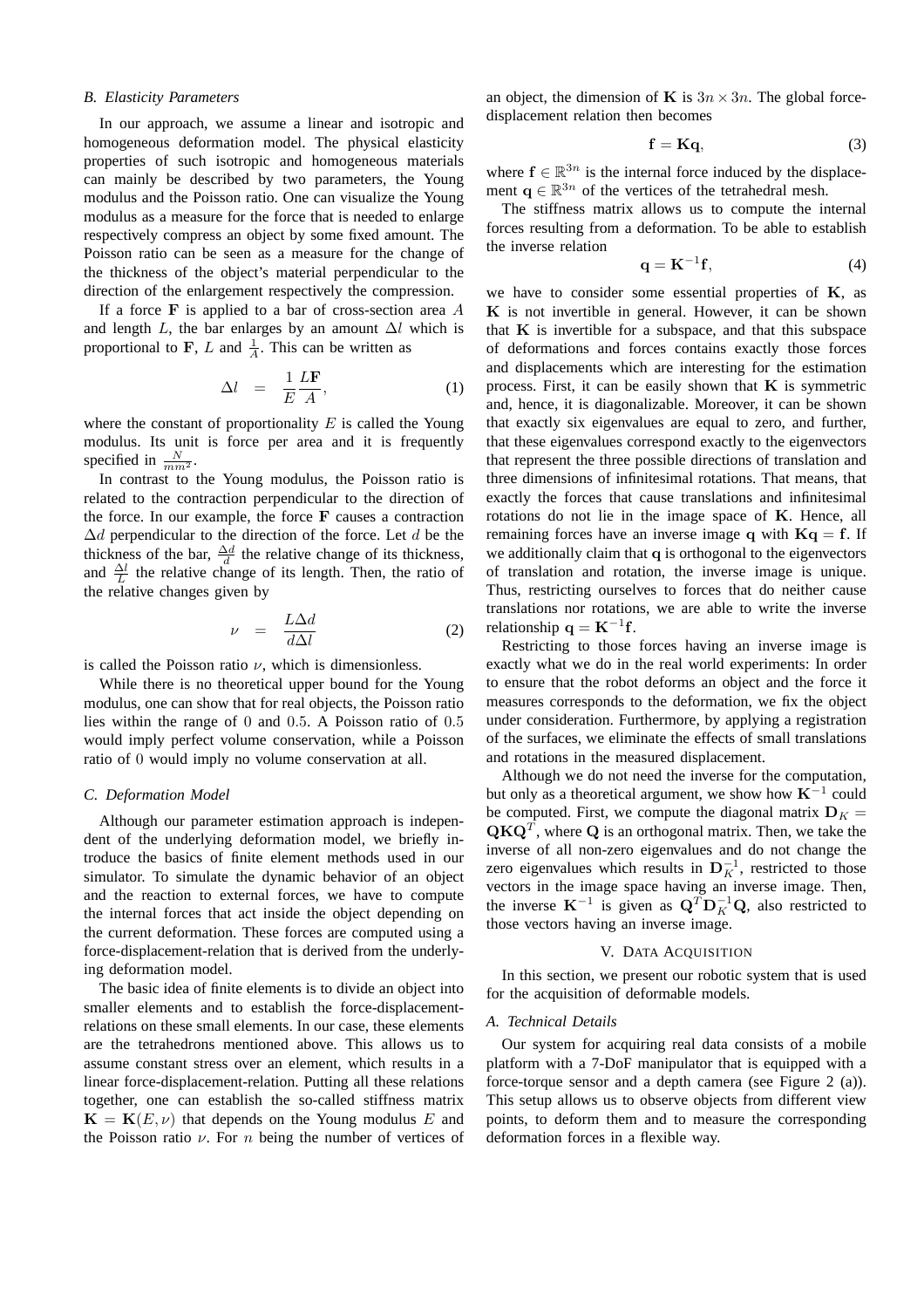

Fig. 2. Object reconstruction: The robot observing a deformable teddy bear (a), a point cloud obtained with the time-of-flight camera (b), surface mesh constructed from four different point clouds (c), and the tetrahedral mesh computed from the surface mesh (d).

The manipulator consists of five Schunk Powercube modules and a 2-DoF hand. These modules have a high repeat accuracy of 0.02<sup>°</sup> and therefore allow for an accurate estimation of the robot's position. We measure the deformation forces with a Schunk-FTCL-050 force-torque sensor integrated into the hand. This sensor is able to measure forces up to 300 N and torques up to 7 Nm in all three degrees of freedom. To perceive the object, we employ either a Bumblebee stereo camera or a PMD-[vision]-O3 timeof-flight camera, which is attached to the gripper of the manipulator. Both cameras can be easily exchanged, and we experimented with different depth sensors that both have different drawbacks and advantages: the stereo camera has a higher resolution, a bigger field of view, and gives good results with textured objects. However, for uniformly colored objects, the depth data is unsatisfactory. For such objects, we used a time-of-flight camera. This type of camera has a rather limited field of view, and the measurements are affected by different sources of noise, for instance the illumination, the color of objects, and the distance to the object.

# *B. Geometrical Models for Simulation*

For the simulation of deformations, a volumetric model is required (see Section IV-A). Such a model can be computed from a surface mesh of the object.

We can obtain such a surface mesh by exploring the space and by scanning the object from different view points as described in a prior work [25]. These point clouds are then registered into a consistent model (see Figure 2). A more efficient way is to first take an observation of an undeformed object and complete it heuristically by assuming a planar surface on the backside, which can be extracted for instance from the table or the wall that limit the maximum extent of the object. This allows us to immediately start manipulating the object and estimating its deformation parameters. Our experiments show that a complete model is not needed to estimate the deformation parameters – a partial model is sufficient.

#### *C. Deformation of Objects*

To actually interact with the object, the robot uses its manipulator to apply a force to the object. Whenever a force is applied, we measure the surface points of the deformed object to relate the forces to deformations. One practical problem occurring at this point is that a robot that deforms

an object obviously occludes the deformed object part and that the manipulator always is part of the observation. To limit the occlusions introduced by the manipulator deforming the object, we use a thin wooden stick attached to the end-effector. This yields observations of the surface with minimal occlusions. We use the model of the robot's body to label parts of the image as invalid where the measurements correspond to the robot, and not to the object. Furthermore, in order to ensure, that the object is deformed and not moved by the robot, we assume that it is lying on a table or fixed by a wall.

In our current implementation, the robot approaches the object, and step by step, increases the force, until a maximum force of  $50 N$  is applied or the end-effector moved for more than 10 cm. In this way, we obtain a set of force measurements  $z_t^f \in \mathbb{R}^3$  in combination with corresponding surface meshes  $z_t^s \in \mathbb{R}^{3n}$  for every point in time t.

#### VI. PARAMETER ESTIMATION

In this section, we explain our approach to estimate the Young modulus  $E$  and the Poisson ratio  $\nu$  for real objects based on observations of our robot. The key idea of our approach is to apply a gradient–descent based error minimization approach to minimize the difference between the real deformation and the simulated one given the elasticity parameters.

# *A. Error Function*

To apply gradient descent, we need to define an appropriate error function, which in our case should reflect the difference between the measured and the simulated surface, since the surface can be observed by the robot. To compute this difference, we first align the deformed surfaces with a registration procedure and then measure the remaining difference.

The task of registration algorithms is to align multiple overlapping scans of the same object, i.e., to compute a translation and a rotation that align the surfaces correctly. In our approach, we apply the ICP-algorithm by Besl and McKay [3], with some extensions similar to the ideas given by Pulli [20] and Rusinkiewicz [22]. For known correspondences, the transformation can be computed directly [13]. Since the correspondences are not known in general, the ICP algorithm determines some correspondences, e. g. by using a nearest-neighbor data association, computes a transformation that aligns the scans for these correspondences, and then determines new correspondences to compute a new relative position. Typically, this procedure converges to a minimum and yields an accurate alignment if a proper initial configuration is chosen.

In our system, we can easily derive a good initial alignment from the position of the manipulator to which the camera is attached. The quality of the initial alignment mainly depends on the quality of the encoders in the manipulator. These encoders are typically accurate and for our robot, the error is around 0.02 degrees per joint and thus sufficient to allow the ICP algorithm to converge to an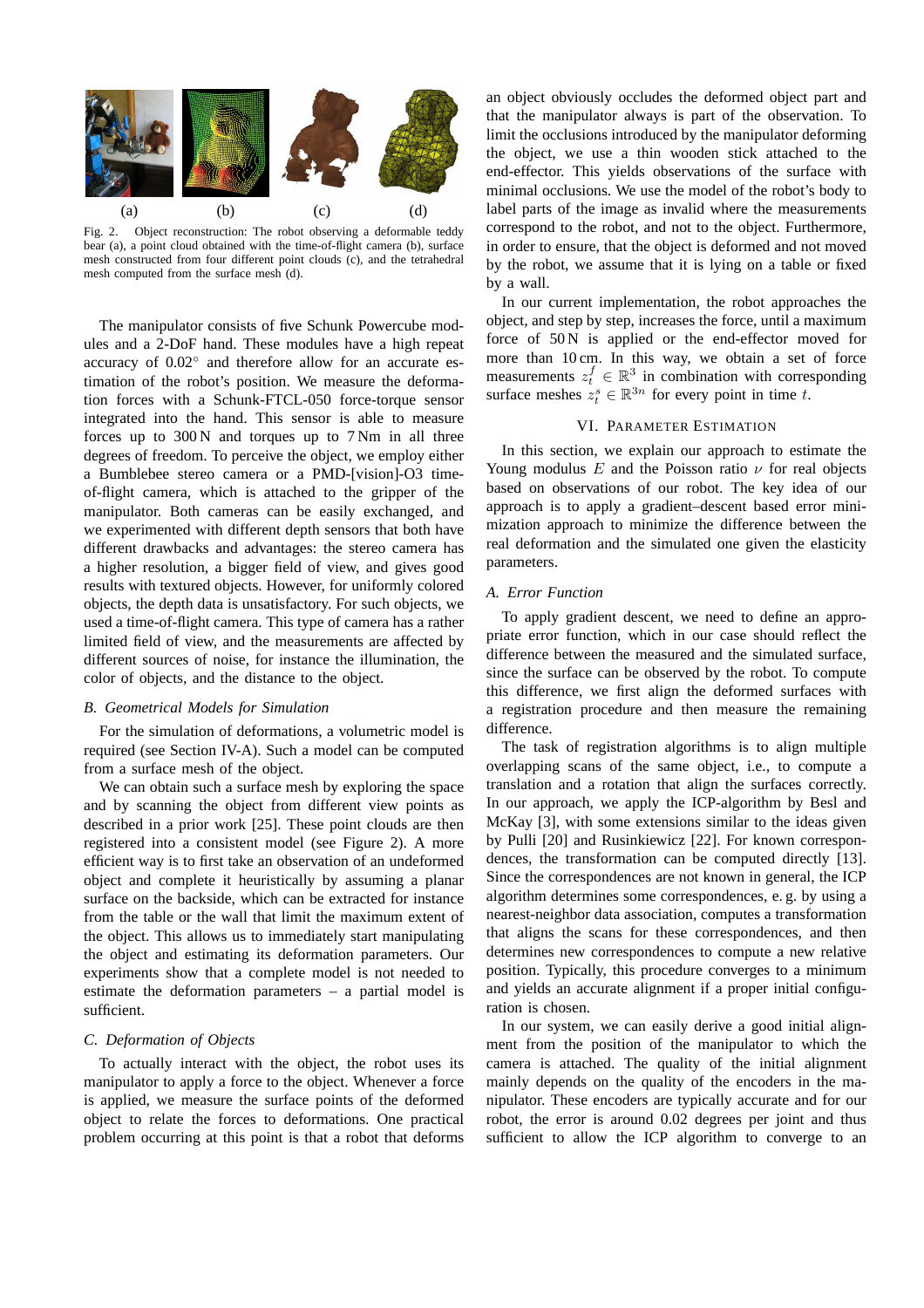accurate alignment. After applying ICP, we can define the error function between a model M and the measured surface  $z^s$  as

$$
Err(E, \nu) = \text{dist}(\text{simulate}(E, \nu, M, z_t^f, p_t), z_t^s), (5)
$$

with

$$
dist(M_{def}, z^s) = \sum_{i \in z^s} \min_{j \in M_{def}} ||i - j||^2, \tag{6}
$$

where  $i$  and  $j$  refer to the points from the observed and the simulated surface, respectively.

## *B. Gradient Descent for Parameter Estimation*

After defining the error function above, we can apply gradient descent to seek for a Young modulus  $E$  and Poisson ratio  $\nu$  that minimize the error. Algorithm 1 summarizes the main routine. The variable  $M$  refers to the undeformed object model which is generated from a first observation taken before the deformation starts. This model is the basis for all simulations. Line 3 of the algorithm requires to compute the partial derivative of the error function. Since the error function involves the simulation approach explained above, the derivatives cannot be computed easily. Thus, we approximate this term numerically: A sequence of deformation simulations is carried out by applying the measured force and by varying the  $E$  and  $\nu$  locally.

In the remainder of this section, we show that the gradient descent-based error minimization is well suited for this problem given a good initial guess.

First, we show that parameters close to the correct ones result in a smaller difference in the displacement obtained in simulation and in reality than parameters far from the solution. Therefore, we relate the deviation between the correct and the estimated parameters to the deviation between the displacement in reality  $q_r$  and the displacement in simulation  $q_e$  using the force-displacement-relation of the finite element method:

$$
\mathbf{K}_e \mathbf{q}_e = \mathbf{F} \tag{7}
$$

$$
\mathbf{K}_r \mathbf{q}_r = \mathbf{F} \tag{8}
$$

## **Algorithm 1** Iterative parameter estimation

|    | <b>Require:</b> Object model M, observations $z_t^f$ , $z_t^s$ , contact              |
|----|---------------------------------------------------------------------------------------|
|    | point $p_t$ ,                                                                         |
|    | 1: Initialize $(E_0, \nu_0)$ , i=1                                                    |
|    | $2:$ loop                                                                             |
|    | 3: $(E_i, \nu_i)^T = (E_{i-1}, \nu_{i-1})^T - \lambda \nabla Err(E_{i-1}, \nu_{i-1})$ |
|    | 4: $M_{def}$ = simulate( $E_i$ , $\nu_i$ , $M$ , $z_t^f$ , $p_t$ )                    |
|    | 5: $err = dist(M_{def}, z_t^s)$                                                       |
|    | 6: if $err < \epsilon$ then                                                           |
|    | <b>return</b> $(E_i, \nu_i)$<br>7:                                                    |
| 8: | end if                                                                                |
| 9: | $i++$                                                                                 |
|    | 10: end loop                                                                          |



Fig. 3. Registration results for simulated data: the error decreases if the estimated parameters converge to the correct parameters  $E = 1000 \frac{N}{mm^2}$ ,  $\nu = 0.3$ . The estimated parameters are (a)  $E = 3000 \frac{N}{mm^2}$ ,  $\nu = 0.3$ , (b)  $E = 2000 \frac{N}{mm^2}$ ,  $\nu = 0.3$ , (c)  $E = 1300 \frac{N}{mm^2}$ ,  $\nu = 0.3$  and (d)  $E = 1000 \frac{N}{mm^2}$ ,  $\nu = 0.3$ .



Fig. 4. Convexity of the error function. The "correct" values are given by  $E = 1000 \frac{N}{mm^2}$  and  $\nu = 0.3$ . Varying values for E and  $\nu$  result in a registration error which gets bigger the farther the estimated parameters are away from the correct ones.

By inverting  $\mathbf{K}_e$  and  $\mathbf{K}_r$ , we obtain

$$
\mathbf{q}_e = \mathbf{K}_e^{-1} \mathbf{F} \tag{9}
$$

$$
\mathbf{q}_r = \mathbf{K}_r^{-1} \mathbf{F}.
$$
 (10)

Then, the quadratic deviation can be written as

$$
\|\mathbf{q}_r - \mathbf{q}_e\|^2 = \left\| (\mathbf{K}_r^{-1} - \mathbf{K}_e^{-1}) \mathbf{F} \right\|^2 \tag{11}
$$

As  $F$  is fixed in Eq.  $(11)$ , we see that smaller deviations in measured and simulated displacements directly correspond to smaller deviations between the estimated and the real stiffness matrix. This makes it reasonable to compare simulated and measured displacements in order to estimate these parameters.

#### VII. EXPERIMENTAL EVALUATION

The approach above has been implemented and evaluated in several experiments using real and simulated data.

# *A. Simulation Experiment*

The first experiment carried out in simulation is designed to show that our approach works under comparably welldefined conditions and is able to find the correct elasticity parameters. In this experiment, we used a cow as a complex geometric object with a Young modulus of  $1000 \frac{N}{mm^2}$  and a Poisson ratio of 0.3.

We executed our gradient descent-based estimation procedure after we deformed the cow with a given constant force. Our method changes the elasticity parameters in simulation and performs a registration step to match the model with unknown parameters against the model with known ones. Figure 3 illustrates the results in terms of the model matchings for different parameter estimates. The red and the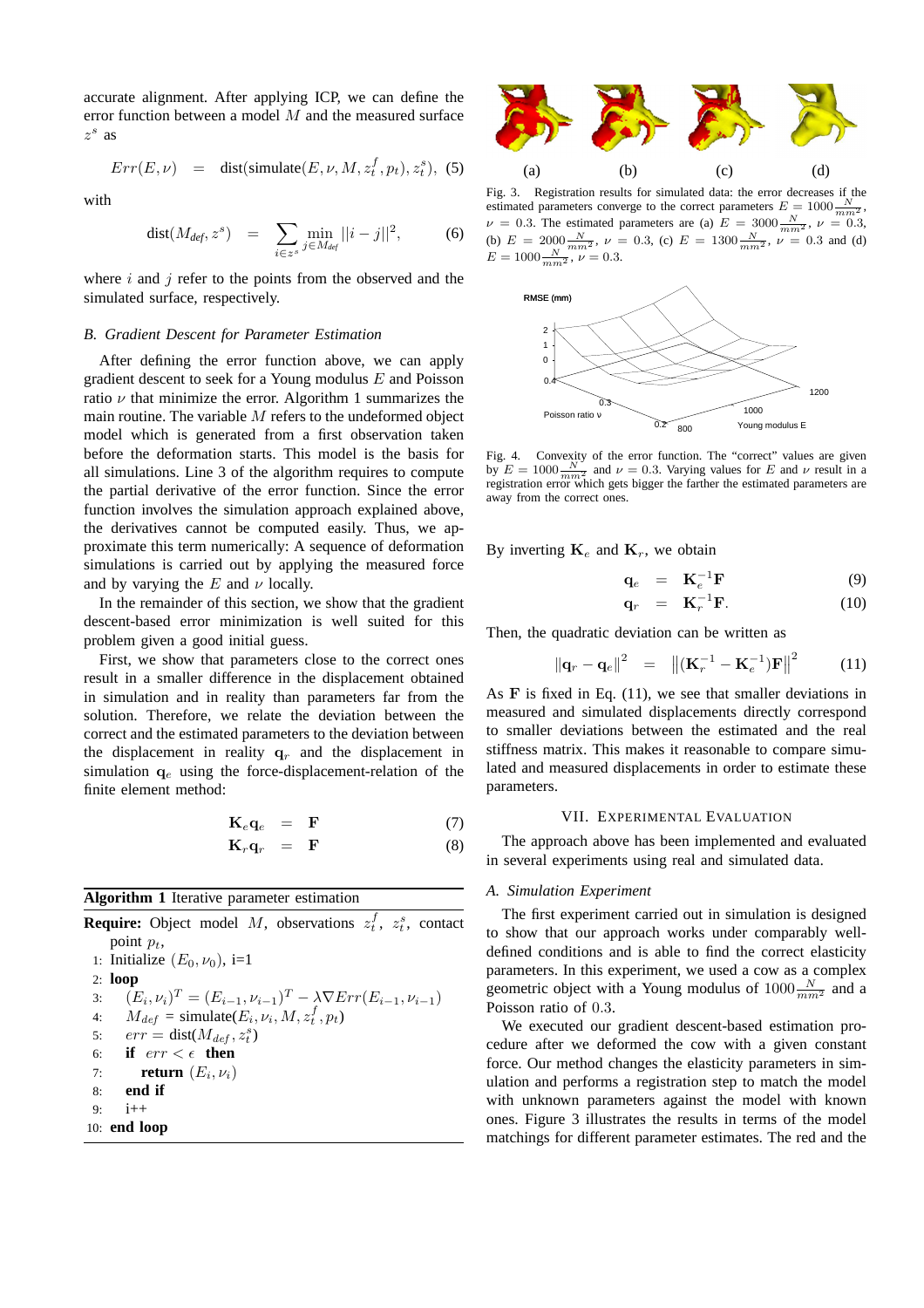

Fig. 5. Experiment with a foam cube: force-distance curve derived from the manipulator movement (a), the error function for one example estimation experiment (b), and the estimated young modulus for different force-deformation samples (c).



Fig. 6. Registration result of the deformed cube. Scan of the real cube (left), simulation result (middle), and matching between the scanned and the simulated model under deformation (right).

yellow areas correspond to the different models. In the left image, a clear mismatch between the objects can be observed since a correct alignment is impossible due to the different object deformations. As the Young modulus approaches the correct value of  $1000 \frac{N}{mm^2}$  (from left to right), the two models become more similar until the optimal parameter set is found (right image). Figure 4 illustrates the error surface for this experiment.

## *B. Real World Experiments*

We tested our parameter estimation approach on different real-world objects, namely a foam cube, an inflatable balloon and a plush teddy bear.

*1) Foam cube:* In the first experiment, we determined the elasticity parameters of a foam cube with an edge length of 15 cm. The robot deforms the object in the center. The force-vs-distance curve of this experiment is shown in Figure 5 (a). In this experiment, we used the PMD timeof-flight camera. The robot moved for 9 cm and collected a force measurement and a surface scan every 1 cm. As can be seen in that curve, the deformation behavior of the cube is approximately linear, except in the beginning, where slippage of the probe tip occurred. This shows that our material assumptions are reasonable. We evaluated the error function for a uniform sampling of elasticity parameters in



Fig. 7. The tetrahedral model of the inflatable balloon: undeformed (left) and deformed with optimized parameters (right).



Fig. 8. Learning the deformation parameters of the inflatable balloon. Shown are results for different force-deformation samples.

order to investigate, whether it contains local minima. This is illustrated in Figure 5 (b). The error function is very high if the simulated object is too deformable and the Young modulus is too small, respectively, and slowly converges to the error of the undeformed mesh, as the object becomes stiffer with increasing young modulus. Furthermore, we note, that the Young modulus has a substantially larger influence on the error function than the Poisson ratio. The plot in Figure 5 (c) illustrates the learned Young modulus for the different force-deformation samples. It shows, that the variance of our learning method is rather low among the different runs. Figure 6 shows a comparison between the scanned and the simulated deformation for one of the experiments in Figure 5 (c).

*2) Inflatable balloon:* In a second experiment, we evaluated our gradient-descent based parameter estimation with the inflatable balloon that is shown in Figure 1. In this experiment, we used the Bumblebee stereo camera. First, a model of the undeformed object is constructed on the fly for the simulation system, as shown in Figure 7. Second, the ICP algorithm is used to obtain the alignment of the deformed model with the observation of the deformed object. Then, given the alignment, the error function can be computed. Furthermore, we repeated the experiment by applying different forces to the object to evaluate the robustness of the parameter estimation. We deformed the ball with seven substantially different forces and obtained seven different surface scans. The resulting estimate for the young modulus is shown in Figure 8. We can see that the estimation converges to similar values for the young modulus, indicating a homogeneous deformation behavior of the object. The simulations were carried out on a model that consists of 815 tetrahedrons. The average run-time for computing the optimal parameters per force-displacement sample was 192.5 seconds, on average 7 iterations of deformation simulations with different parame-